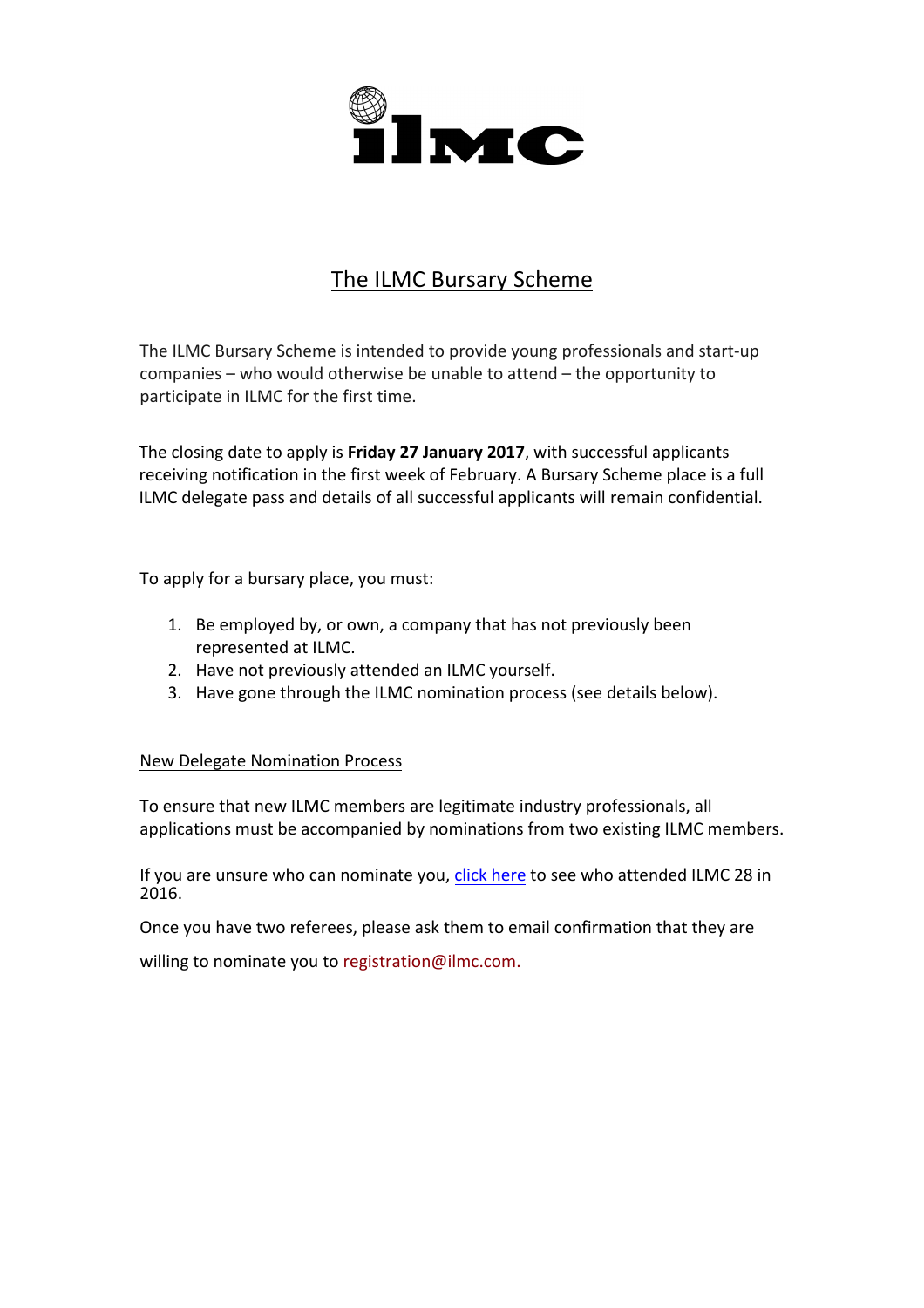

## Application Form

| Name:                     |  |
|---------------------------|--|
| Date of birth:            |  |
| Company name:             |  |
| Office phone:             |  |
| Mobile/cell phone:        |  |
| Email:                    |  |
| Company office address:   |  |
| Years company has traded: |  |
| Website URL:              |  |

If you are you applying for an association place (Yourope, AIF, MMF or IMMF), which association?

Tell us a bit about what you do... outline your company activity, including fields of work and any recent highlights: